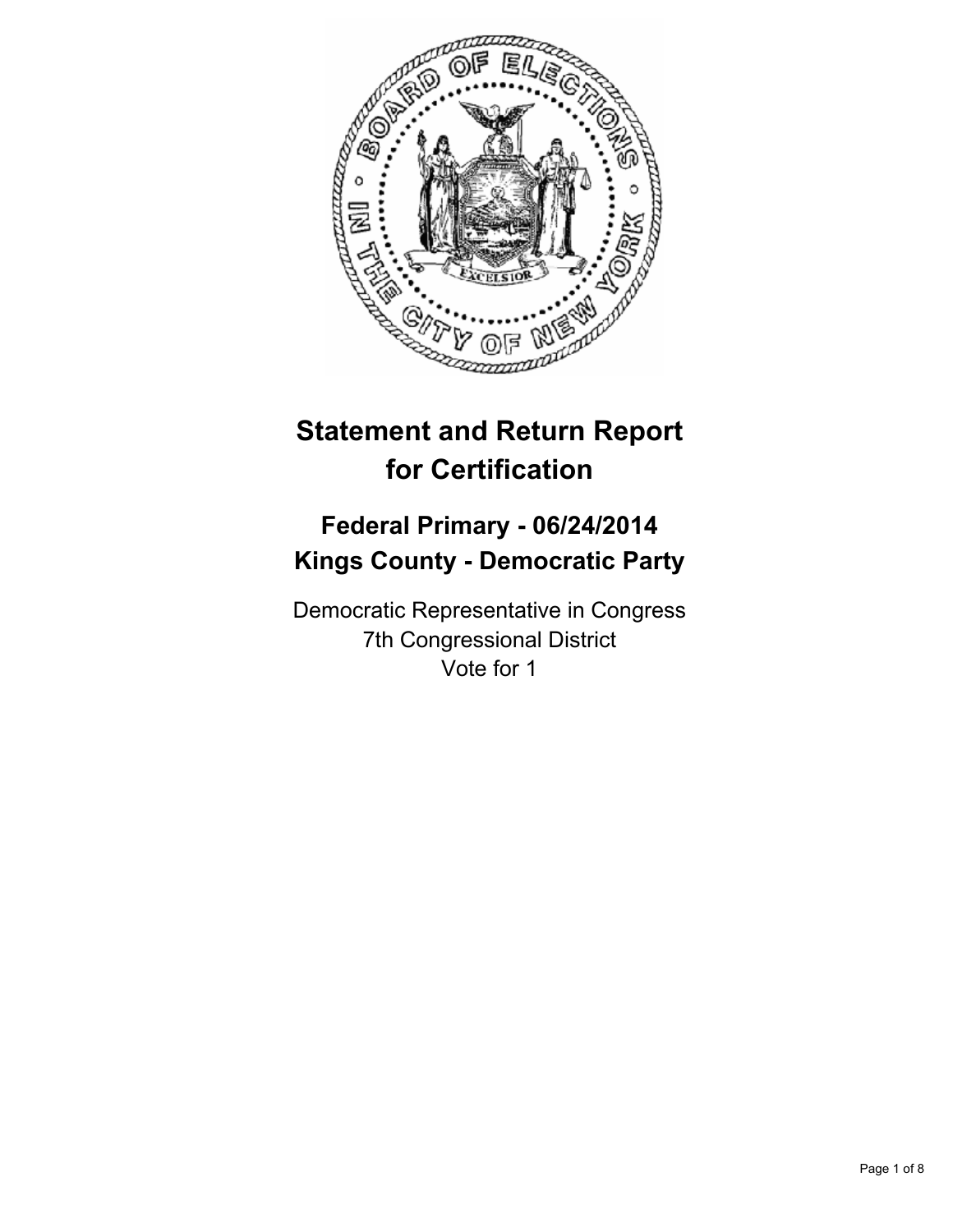

| <b>PUBLIC COUNTER</b>                                    | 11       |
|----------------------------------------------------------|----------|
| <b>EMERGENCY</b>                                         | 0        |
| ABSENTEE/MILITARY                                        |          |
| <b>FEDERAL</b>                                           | 3        |
| AFFIDAVIT                                                | 0        |
| <b>Total Ballots</b>                                     | 15       |
| Less - Inapplicable Federal/Special Presidential Ballots | $\Omega$ |
| <b>Total Applicable Ballots</b>                          | 15       |
| NYDIA M. VELAZQUEZ                                       | 13       |
| JEFFREY M. KURZON                                        | 2        |
| <b>Total Votes</b>                                       | 15       |

#### **Assembly District 48**

| <b>PUBLIC COUNTER</b>                                    | 3 |
|----------------------------------------------------------|---|
| <b>EMERGENCY</b>                                         | 0 |
| ABSENTEE/MILITARY                                        | 0 |
| <b>FEDERAL</b>                                           | 0 |
| AFFIDAVIT                                                | 0 |
| <b>Total Ballots</b>                                     | 3 |
| Less - Inapplicable Federal/Special Presidential Ballots | 0 |
| <b>Total Applicable Ballots</b>                          | 3 |
| NYDIA M. VELAZQUEZ                                       | 2 |
| JEFFREY M. KURZON                                        |   |
| <b>Total Votes</b>                                       | 3 |
|                                                          |   |

| <b>PUBLIC COUNTER</b>                                    | 150 |
|----------------------------------------------------------|-----|
| <b>EMERGENCY</b>                                         | 0   |
| ABSENTEE/MILITARY                                        | 12  |
| <b>FEDERAL</b>                                           | 9   |
| <b>AFFIDAVIT</b>                                         | 1   |
| <b>Total Ballots</b>                                     | 172 |
| Less - Inapplicable Federal/Special Presidential Ballots | 0   |
| <b>Total Applicable Ballots</b>                          | 172 |
| NYDIA M. VELAZQUEZ                                       | 131 |
| JEFFREY M. KURZON                                        | 35  |
| ADRIANO ESPAILLAT (WRITE-IN)                             | 1   |
| UNATTRIBUTABLE WRITE-IN (WRITE-IN)                       | 2   |
| <b>Total Votes</b>                                       | 169 |
| Unrecorded                                               | 3   |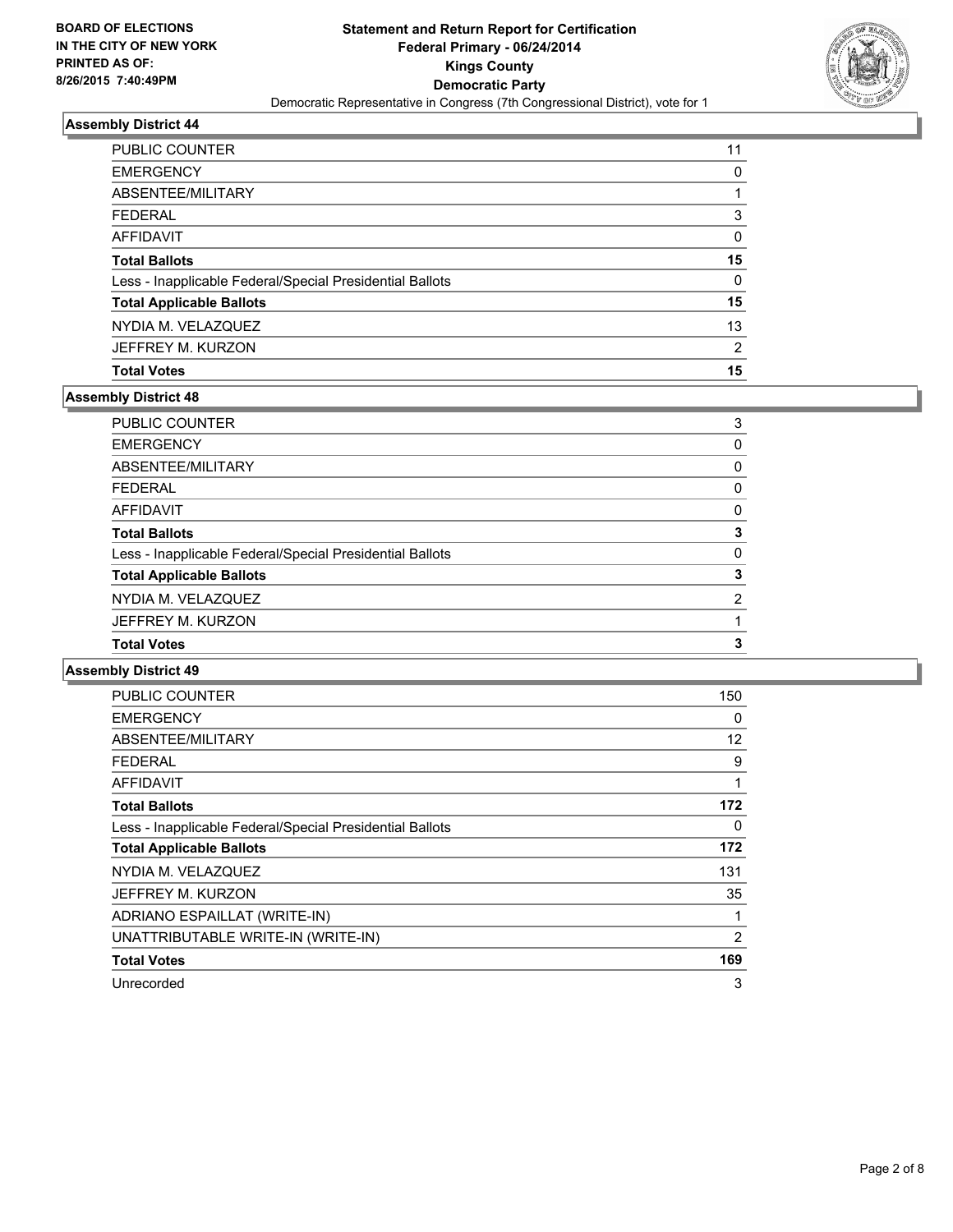

| <b>PUBLIC COUNTER</b>                                    | 771 |
|----------------------------------------------------------|-----|
| <b>EMERGENCY</b>                                         | 0   |
| ABSENTEE/MILITARY                                        | 25  |
| <b>FEDERAL</b>                                           | 6   |
| <b>AFFIDAVIT</b>                                         | 3   |
| <b>Total Ballots</b>                                     | 805 |
| Less - Inapplicable Federal/Special Presidential Ballots | 0   |
| <b>Total Applicable Ballots</b>                          | 805 |
| NYDIA M. VELAZQUEZ                                       | 701 |
| JEFFREY M. KURZON                                        | 92  |
| ADRIANO ESPAILLAT (WRITE-IN)                             | 1   |
| DAVID SOLOMON (WRITE-IN)                                 | 1   |
| LINCOLN RESTER (WRITE-IN)                                | 1   |
| NUCHEM ROSEBERG (WRITE-IN)                               | 1   |
| UNATTRIBUTABLE WRITE-IN (WRITE-IN)                       | 4   |
| <b>Total Votes</b>                                       | 801 |
| Unrecorded                                               | 4   |

| PUBLIC COUNTER                                           | 878 |
|----------------------------------------------------------|-----|
| <b>EMERGENCY</b>                                         | 0   |
| ABSENTEE/MILITARY                                        | 38  |
| <b>FEDERAL</b>                                           | 19  |
| AFFIDAVIT                                                | 8   |
| <b>Total Ballots</b>                                     | 943 |
| Less - Inapplicable Federal/Special Presidential Ballots | 0   |
| <b>Total Applicable Ballots</b>                          | 943 |
| NYDIA M. VELAZQUEZ                                       | 774 |
| JEFFREY M. KURZON                                        | 158 |
| ADRIANO ESPAILLAT (WRITE-IN)                             |     |
| JOHN LIU (WRITE-IN)                                      | 1   |
| JULIO PENA III (WRITE-IN)                                | 1   |
| UNATTRIBUTABLE WRITE-IN (WRITE-IN)                       | 3   |
| <b>Total Votes</b>                                       | 938 |
| Unrecorded                                               | 5   |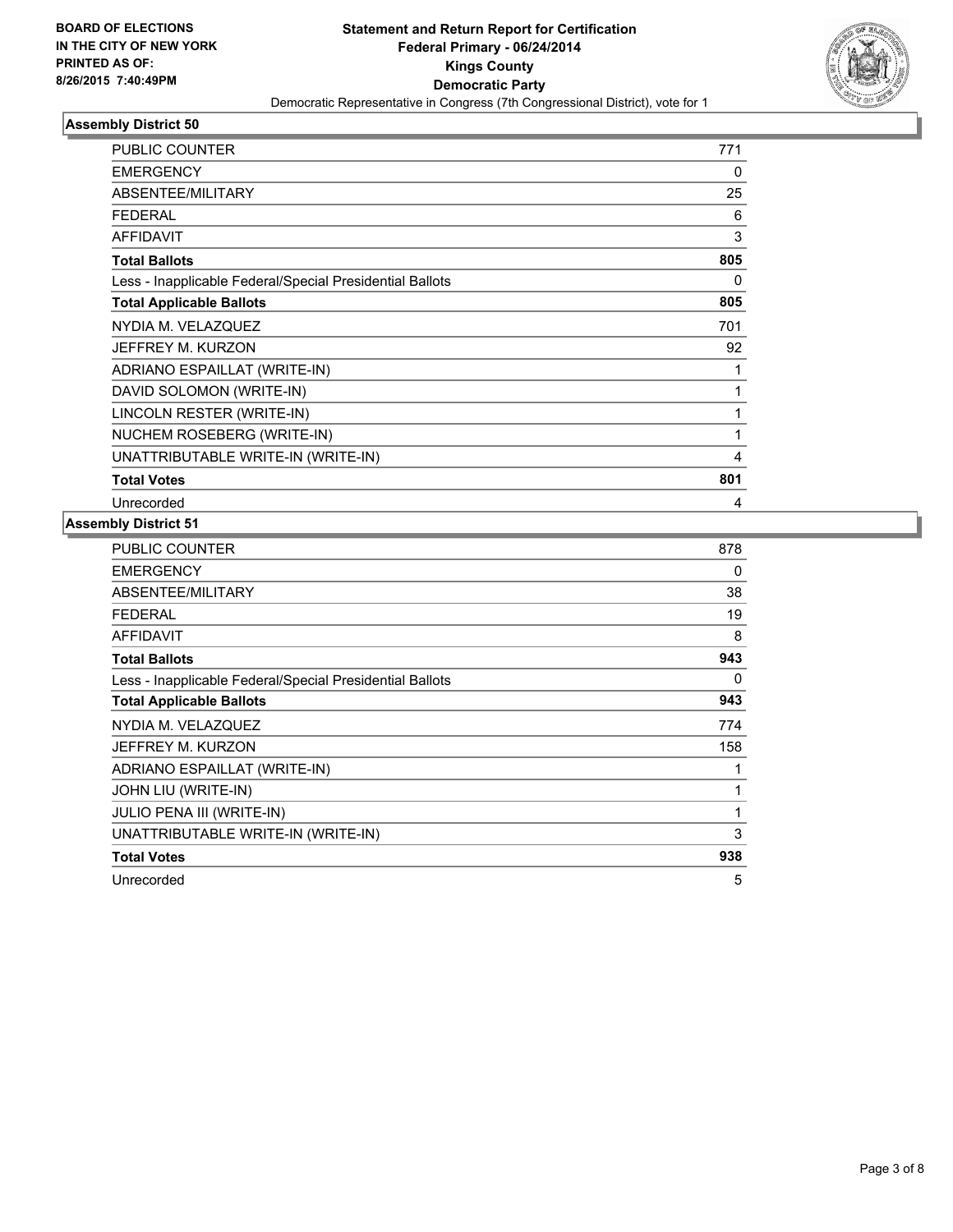

| <b>PUBLIC COUNTER</b>                                    | 2,052          |
|----------------------------------------------------------|----------------|
| <b>EMERGENCY</b>                                         | 0              |
| ABSENTEE/MILITARY                                        | 123            |
| <b>FEDERAL</b>                                           | 105            |
| <b>AFFIDAVIT</b>                                         | 6              |
| <b>Total Ballots</b>                                     | 2,286          |
| Less - Inapplicable Federal/Special Presidential Ballots | 0              |
| <b>Total Applicable Ballots</b>                          | 2,286          |
| NYDIA M. VELAZQUEZ                                       | 1,668          |
| JEFFREY M. KURZON                                        | 596            |
| BILL DEBLASIO (WRITE-IN)                                 | 1              |
| DAVID JORDAN (WRITE-IN)                                  | 1              |
| HOWARD GODDARD (WRITE-IN)                                | 1              |
| JEFF ARBERMAN (WRITE-IN)                                 | 1              |
| KALLIOPE MURRY (WRITE-IN)                                | 1              |
| MARK DEWAN (WRITE-IN)                                    | 1              |
| PETE SIKORA (WRITE-IN)                                   | 1              |
| SCOTT M. STRINGER (WRITE-IN)                             | 1              |
| STEVEN LANDIS (WRITE-IN)                                 | 1              |
| UNATTRIBUTABLE WRITE-IN (WRITE-IN)                       | $\overline{2}$ |
| WILLIAM BAKER (WRITE-IN)                                 | 1              |
| <b>Total Votes</b>                                       | 2,276          |
| Unrecorded                                               | 10             |

| <b>PUBLIC COUNTER</b>                                    | 1,679 |
|----------------------------------------------------------|-------|
| <b>EMERGENCY</b>                                         | 0     |
| ABSENTEE/MILITARY                                        | 54    |
| <b>FEDERAL</b>                                           | 12    |
| <b>AFFIDAVIT</b>                                         | 15    |
| <b>Total Ballots</b>                                     | 1,760 |
| Less - Inapplicable Federal/Special Presidential Ballots | 0     |
| <b>Total Applicable Ballots</b>                          | 1,760 |
| NYDIA M. VELAZQUEZ                                       | 1,480 |
| JEFFREY M. KURZON                                        | 263   |
| ELIEZER CORDERO (WRITE-IN)                               | 1     |
| MARILZA DAVILA (WRITE-IN)                                | 1     |
| MARTIN MALAVE-DILAN (WRITE-IN)                           | 1     |
| UNATTRIBUTABLE WRITE-IN (WRITE-IN)                       | 8     |
| VICTOR LOPEZ (WRITE-IN)                                  | 1     |
| VITO LOPEZ (WRITE-IN)                                    | 1     |
| <b>Total Votes</b>                                       | 1,756 |
| Unrecorded                                               | 4     |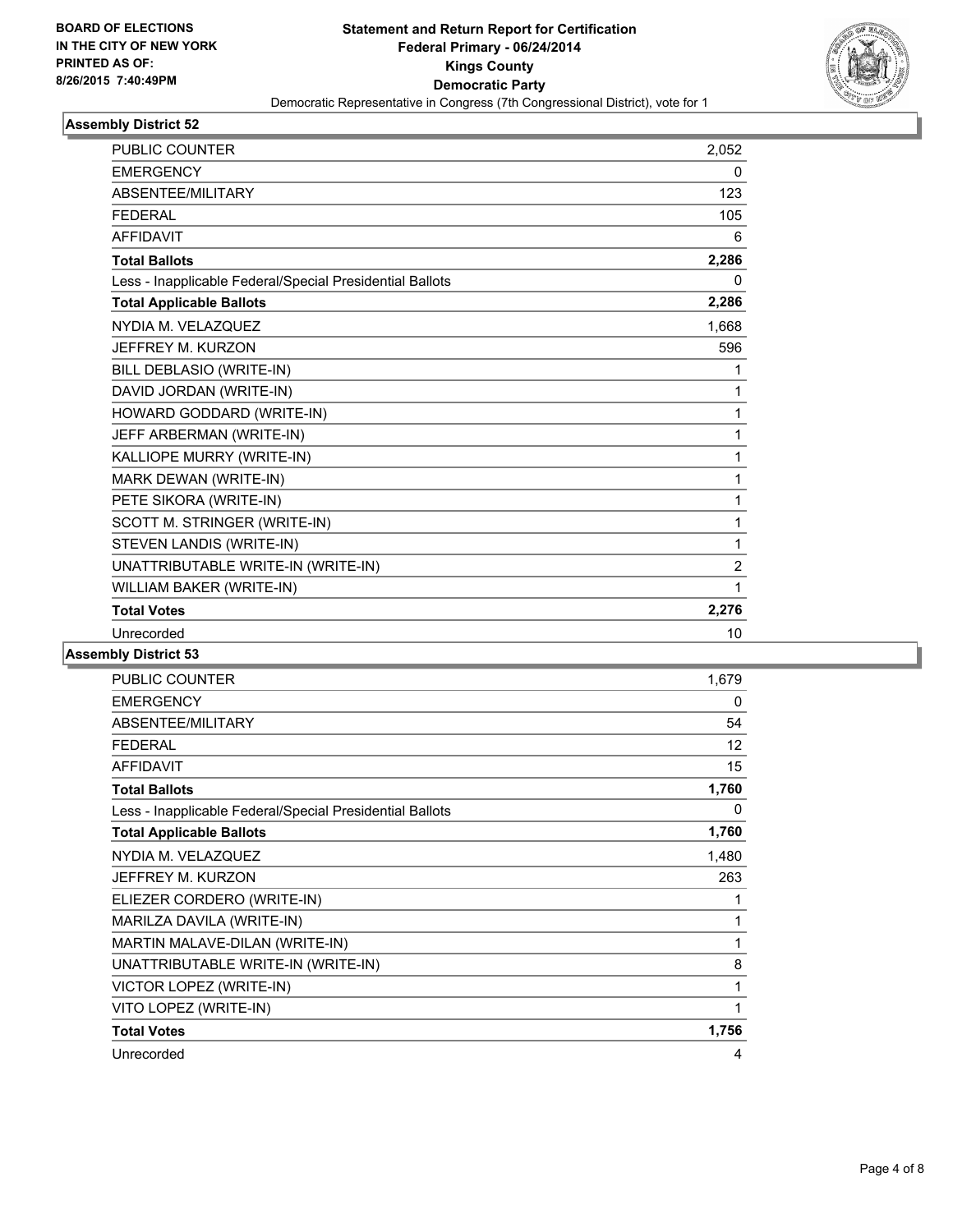

| <b>PUBLIC COUNTER</b>                                    | 727            |
|----------------------------------------------------------|----------------|
| <b>EMERGENCY</b>                                         | 0              |
| ABSENTEE/MILITARY                                        | 14             |
| <b>FFDFRAL</b>                                           | 5              |
| <b>AFFIDAVIT</b>                                         | 9              |
| <b>Total Ballots</b>                                     | 755            |
| Less - Inapplicable Federal/Special Presidential Ballots | 0              |
| <b>Total Applicable Ballots</b>                          | 755            |
| NYDIA M. VELAZQUEZ                                       | 647            |
| JEFFREY M. KURZON                                        | 86             |
| ADRIANO ESPAILLAT (WRITE-IN)                             | 3              |
| ANA RAMIR (WRITE-IN)                                     | 1              |
| CHARLES RANGEL (WRITE-IN)                                | 1              |
| DEBRA DILAN (WRITE-IN)                                   | $\overline{2}$ |
| ELVIN SANTIAGO (WRITE-IN)                                | 1              |
| ERIK M. DILAN (WRITE-IN)                                 | 3              |
| MARTIN MALAVE-DILAN (WRITE-IN)                           | 1              |
| UNATTRIBUTABLE WRITE-IN (WRITE-IN)                       | 4              |
| VERNORLIRE SIMMOAL (WRITE-IN)                            | 1              |
| VICTOR ESCARBAG (WRITE-IN)                               | 1              |
| <b>Total Votes</b>                                       | 751            |
| Unrecorded                                               | 4              |

| <b>PUBLIC COUNTER</b>                                    | 21 |
|----------------------------------------------------------|----|
| <b>EMERGENCY</b>                                         | 0  |
| ABSENTEE/MILITARY                                        | 11 |
| <b>FEDERAL</b>                                           | 0  |
| <b>AFFIDAVIT</b>                                         | 0  |
| <b>Total Ballots</b>                                     | 32 |
| Less - Inapplicable Federal/Special Presidential Ballots | 0  |
| <b>Total Applicable Ballots</b>                          | 32 |
| NYDIA M. VELAZQUEZ                                       | 25 |
| JEFFREY M. KURZON                                        | 6  |
| <b>Total Votes</b>                                       | 31 |
| Unrecorded                                               | 1  |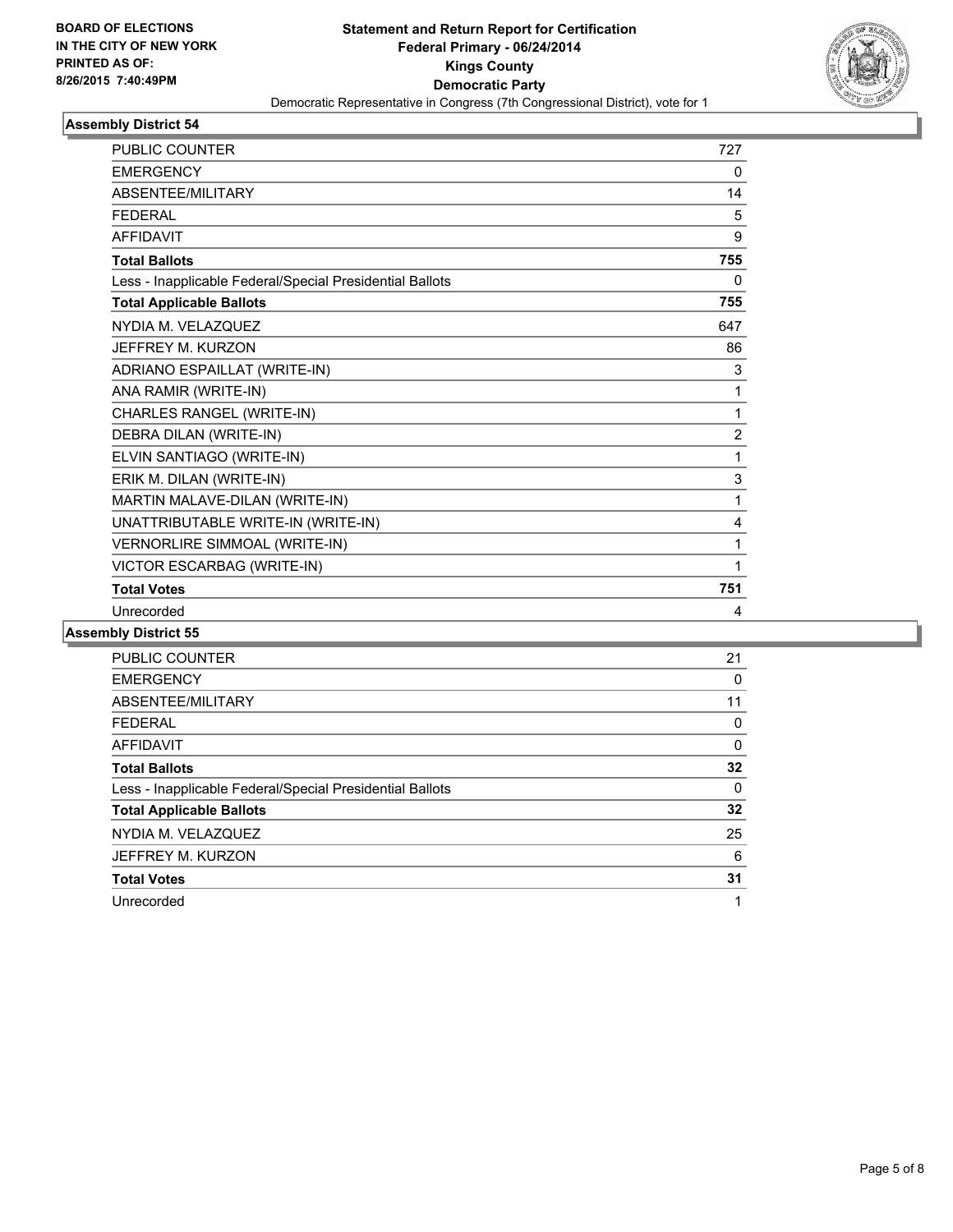

| <b>PUBLIC COUNTER</b>                                    | 64       |
|----------------------------------------------------------|----------|
| <b>EMERGENCY</b>                                         | 0        |
| ABSENTEE/MILITARY                                        | 2        |
| <b>FEDERAL</b>                                           | 0        |
| AFFIDAVIT                                                |          |
| <b>Total Ballots</b>                                     | 67       |
| Less - Inapplicable Federal/Special Presidential Ballots | $\Omega$ |
| <b>Total Applicable Ballots</b>                          | 67       |
| NYDIA M. VELAZQUEZ                                       | 56       |
| JEFFREY M. KURZON                                        | 6        |
| <b>Total Votes</b>                                       | 62       |
| Unrecorded                                               | 5        |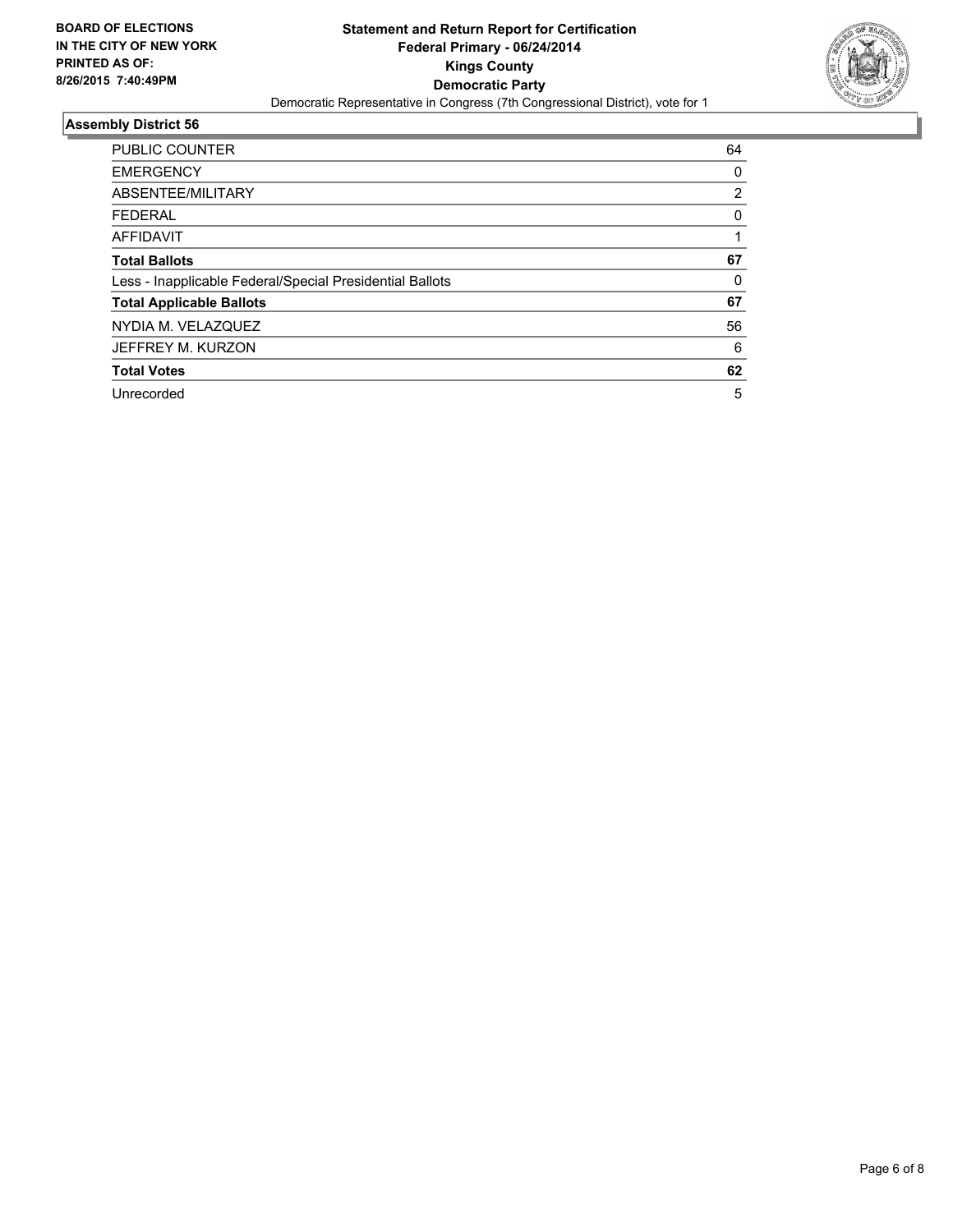

## **Total for Democratic Representative in Congress (7th Congressional District) - Kings County**

| <b>PUBLIC COUNTER</b>                                    | 6,356        |
|----------------------------------------------------------|--------------|
| <b>EMERGENCY</b>                                         | 0            |
| ABSENTEE/MILITARY                                        | 280          |
| <b>FEDERAL</b>                                           | 159          |
| <b>AFFIDAVIT</b>                                         | 43           |
| <b>Total Ballots</b>                                     | 6,838        |
| Less - Inapplicable Federal/Special Presidential Ballots | 0            |
| <b>Total Applicable Ballots</b>                          | 6,838        |
| NYDIA M. VELAZQUEZ                                       | 5,497        |
| JEFFREY M. KURZON                                        | 1,245        |
| ADRIANO ESPAILLAT (WRITE-IN)                             | 6            |
| ANA RAMIR (WRITE-IN)                                     | 1            |
| BILL DEBLASIO (WRITE-IN)                                 | 1            |
| CHARLES RANGEL (WRITE-IN)                                | 1            |
| DAVID JORDAN (WRITE-IN)                                  | 1            |
| DAVID SOLOMON (WRITE-IN)                                 | 1            |
| DEBRA DILAN (WRITE-IN)                                   | 2            |
| ELIEZER CORDERO (WRITE-IN)                               | 1            |
| ELVIN SANTIAGO (WRITE-IN)                                | 1            |
| ERIK M. DILAN (WRITE-IN)                                 | 3            |
| HOWARD GODDARD (WRITE-IN)                                | 1            |
| JEFF ARBERMAN (WRITE-IN)                                 | 1            |
| JOHN LIU (WRITE-IN)                                      | 1            |
| JULIO PENA III (WRITE-IN)                                | 1            |
| KALLIOPE MURRY (WRITE-IN)                                | 1            |
| LINCOLN RESTER (WRITE-IN)                                | 1            |
| MARILZA DAVILA (WRITE-IN)                                | 1            |
| MARK DEWAN (WRITE-IN)                                    | 1            |
| MARTIN MALAVE-DILAN (WRITE-IN)                           | 2            |
| NUCHEM ROSEBERG (WRITE-IN)                               | 1            |
| PETE SIKORA (WRITE-IN)                                   | 1            |
| SCOTT M. STRINGER (WRITE-IN)                             | $\mathbf{1}$ |
| STEVEN LANDIS (WRITE-IN)                                 | 1            |
| UNATTRIBUTABLE WRITE-IN (WRITE-IN)                       | 23           |
| VERNORLIRE SIMMOAL (WRITE-IN)                            | 1            |
| VICTOR ESCARBAG (WRITE-IN)                               | 1            |
| VICTOR LOPEZ (WRITE-IN)                                  | 1            |
| VITO LOPEZ (WRITE-IN)                                    | 1            |
| WILLIAM BAKER (WRITE-IN)                                 | 1            |
| <b>Total Votes</b>                                       | 6,802        |
| Unrecorded                                               | 36           |